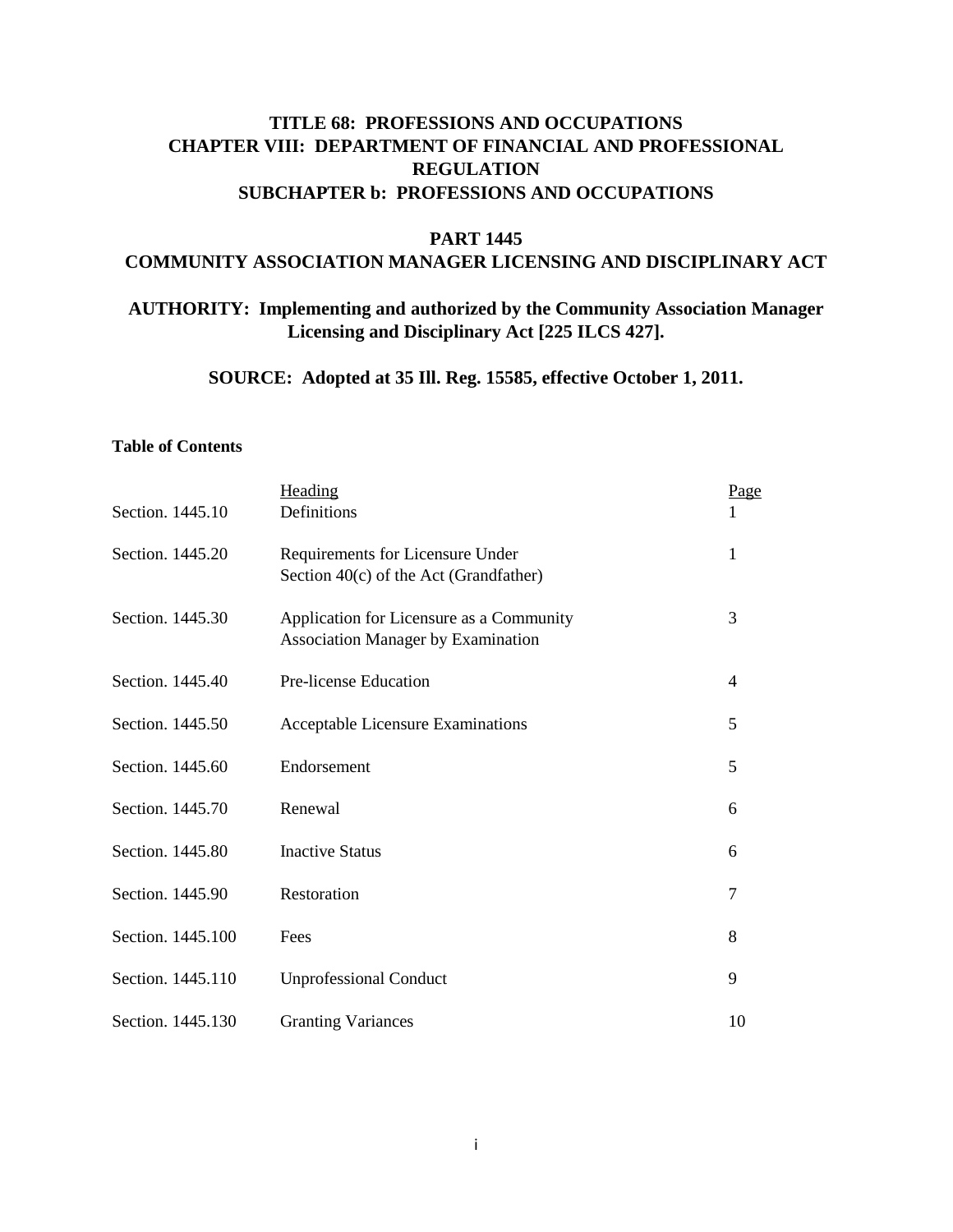#### **Sec. 1445.10 Definitions**

"Act" means the Community Association Manager Licensing and Disciplinary Act [225 ILCS 427].

"Board" means the Illinois Community Association Manager Licensing and Disciplinary Board. [225 ILCS 427/10]

"Department" means the Department of Financial and Professional Regulation.

"Director" means the Director of the Department of Financial and Professional Regulation-Division of Professional Regulation.

"Division" means the Department of Financial and Professional Regulation-Division of Professional Regulation with the authority delegated by the Secretary.

"Licensee" means a person who holds a license to act as a community association manager under the Act or other authority to practice issued under the Act.

"Pre-licensing Hours" means participation in an actual classroom setting, or its equivalent, or via an interactive delivery method, which may include, but is not limited to, live instruction and real time discussion via satellite, video, online via webcam or similar communication that occurs between the instructor and students in community association management courses.

"Secretary" means the Secretary of the Department of Financial and Professional Regulation.

"Unit" means a condominium, cooperative, townhouse, villa, or other residential unit in a community association as defined in the Act.

## **Sec. 1445.20 Requirements for Licensure Under Section 40(c) of the Act (Grandfather)**

(a) Until April 1, 2012, the Division may issue a license to an individual who, in addition to meeting the requirements set forth in Section  $40(c)$  of the Act, provides evidence satisfactory to the Division of the following:

(1) that the person has practiced as a community association manager for a period of 5 of the last 10 years; or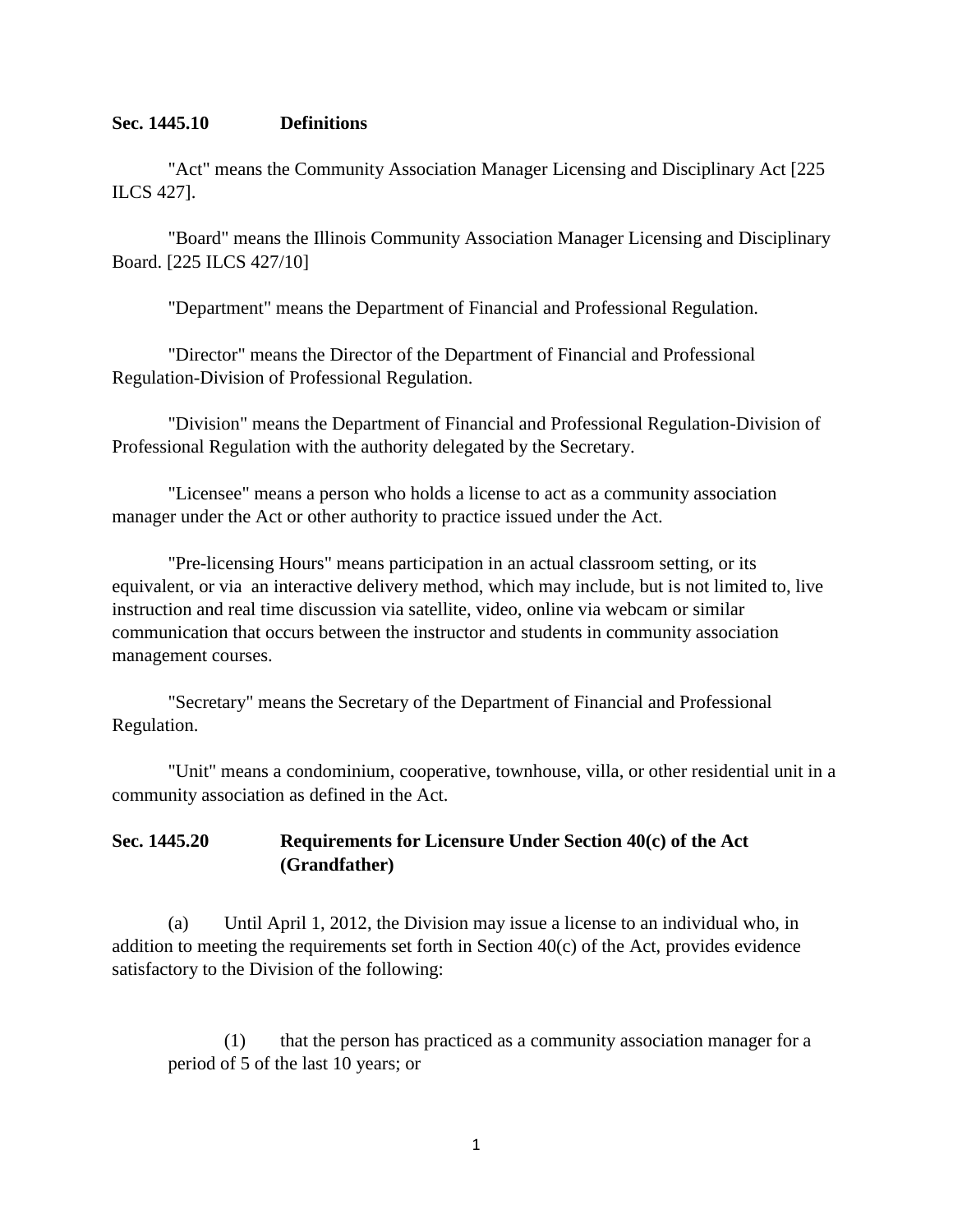(2) has achieved and received a designation or certification of:

A. Community Associations Institute (CAI) Association Management Specialist (AMS); or

B. CAI Professional Community Association Manager (PCAM); or

C. Institute of Real Estate Management (IREM) Certified Property Manager (CPM); or

D. IREM Accredited Resident Manager (ARM); or

E. National Board of Certification for Community Association Managers (NBC-CAM) Certified Manager of Community Associations (CMCA).

(b) When the accuracy of any submitted documentation or the relevance or sufficiency of the course work or experience is questioned by the Division or the Board because of lack of information, discrepancies or conflicts in information given, or need for clarification, the applicant seeking licensure shall:

(1) Provide information as may be necessary; and/or

(2) Appear for an interview before the Division and/or the Board, at the discretion of the Division, to explain the relevance or sufficiency, clarify information or address any discrepancies or conflicts in information.

## **Sec. 1445.30 Application for Licensure as a Community Association Manager by Examination**

(a) An applicant for a license as a Community Association Manager shall file an application, on forms supplied by the Division, that includes the following: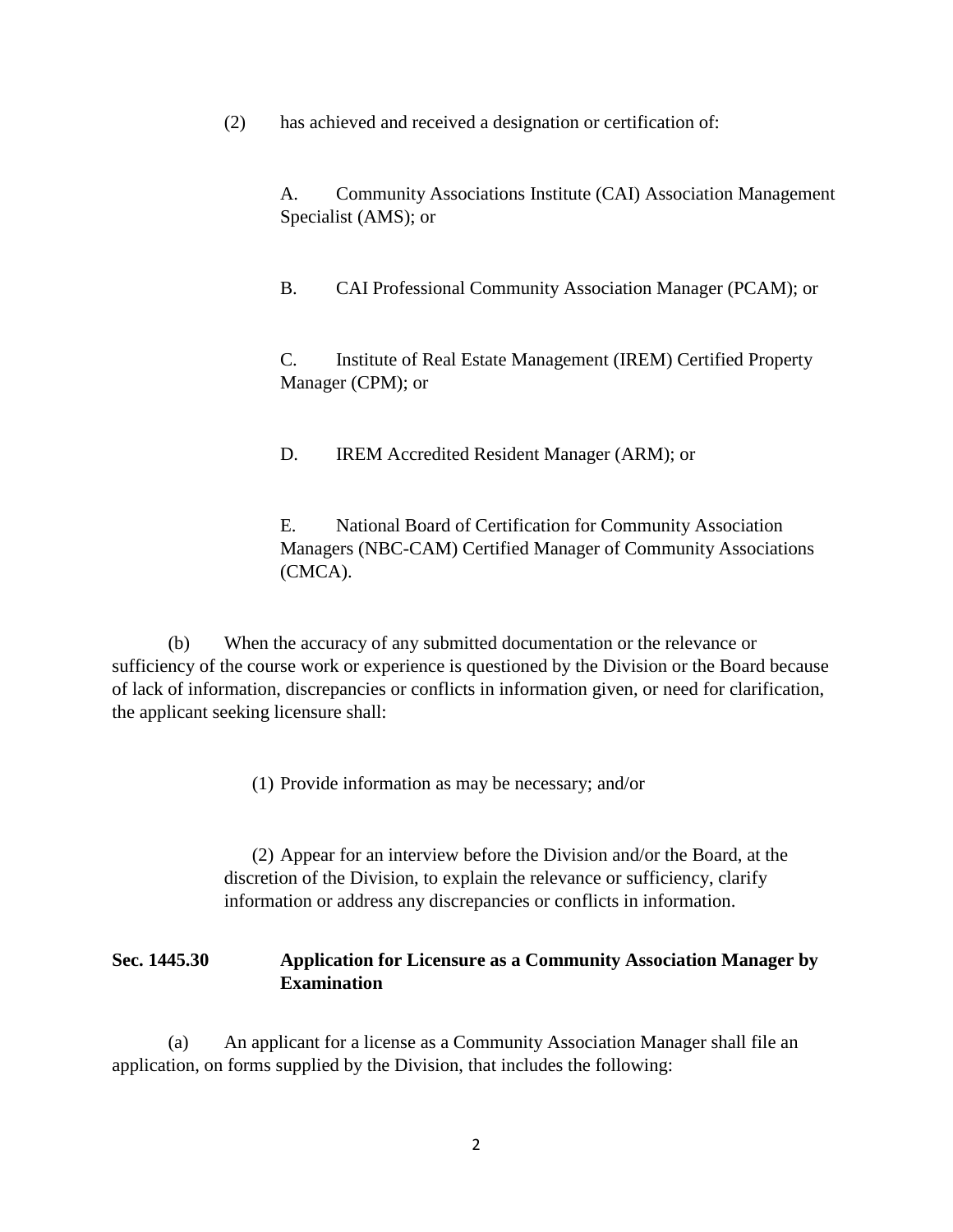(1) verification that the applicant is at least 21 years of age;

(2) satisfactory evidence of having completed at least 20 hours in community association management courses as set forth in Section 1445.40;

(3) successful completion of the examination in Section 1445.50;

(4) the fee required by Section 1445.100;

(b) The education requirement set forth in subsection (a)(2) shall not apply to persons holding a real estate salesperson, broker or managing broker's license in good standing issued under the Real Estate License Act of 2000 [225 ILCS 454].

(c) When the accuracy of any submitted documentation or the relevance or sufficiency of the course work or experience is questioned by the Division or the Board because of lack of information, discrepancies or conflicts in information given, or need for clarification, the applicant seeking licensure shall:

(1) Provide information as may be necessary; and/or

(2) Appear for an interview before the Division and/or the Board, at the discretion of the Division, to explain the relevance or sufficiency, clarify information or address any discrepancies or conflicts in information.

(d) Applicants have 3 years from the date of application to complete the application process. If the process has not been completed within 3 years, the application shall be denied and the fee forfeited, and the applicant must reapply and meet the requirements in effect at the time of reapplication.

## **Sec. 1445.40 Pre-license Education**

An applicant for a license as a Community Association Manager shall provide evidence of successful completion of a minimum of 20 hours in community association management coursework as follows: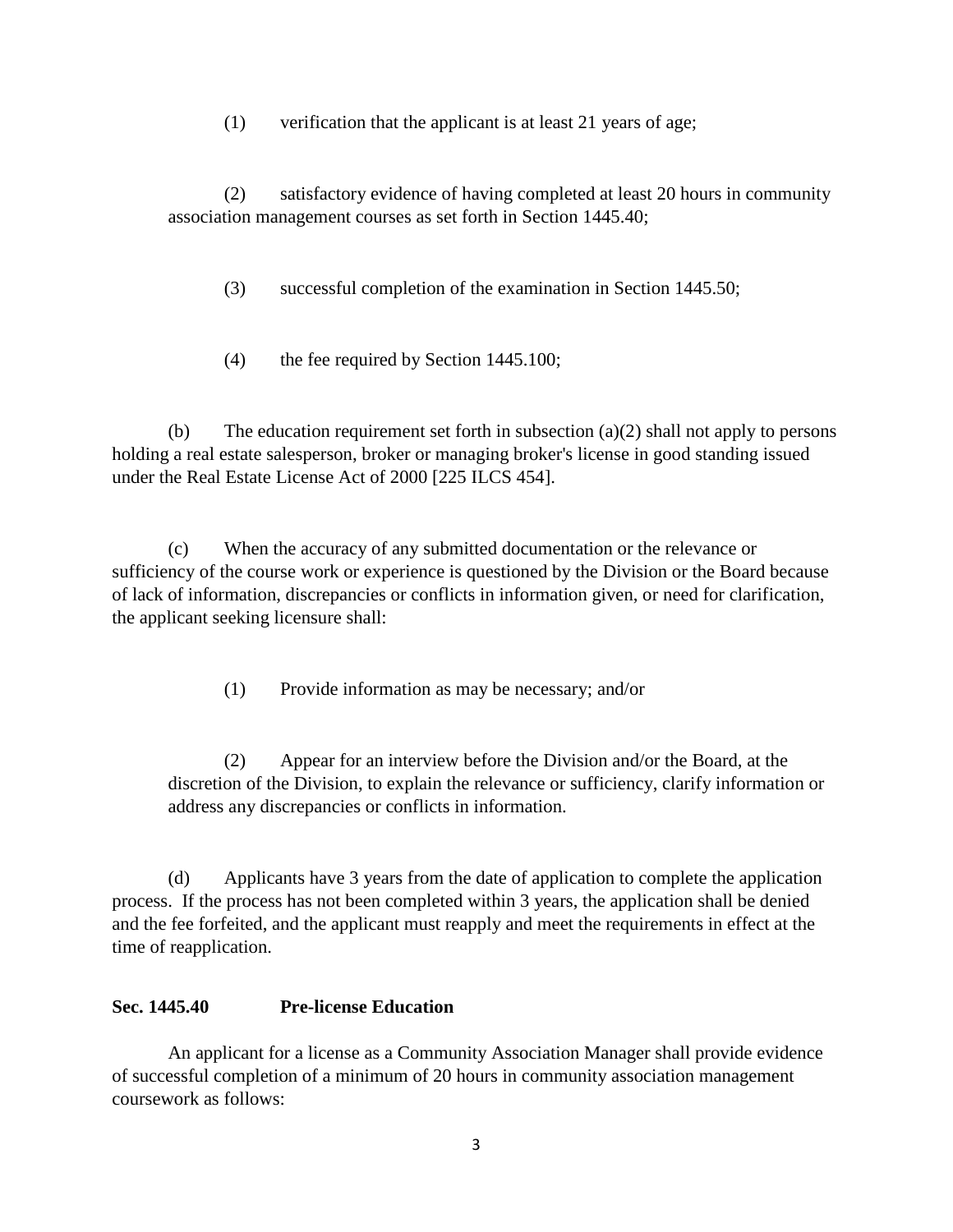(a) All community association manager applicants must satisfactorily complete a minimum of 20 pre-licensing hours of instruction within 12 months prior to the date of examination. No applicant shall be allowed to take the licensure examination unless the applicant provides documentation of completion of the requisite education. Each hour shall consist of at least 50 minutes of instruction.

(b) The 20 hours of education shall be comprised of courses in the following areas:

(1) State and federal laws relating to the operation of all types of community associations, governing documents, and State laws relating to corporations and nonprofit corporations;

(2) Preparation of community association budgets and community association finances;

- (3) Management, personnel, customer service and ethics;
- (4) Maintenance operations;
- (5) Insurance matters relating to community associations; and
- (6) Procedures for noticing and conducting community association meetings.

(b) Applicants who have passed and hold certification under Section 1445.50 will be deemed to have met the requirements of this Section.

### **Sec. 1445.50 Acceptable Licensure Examinations**

Pursuant to Section  $1445.30(a)(3)$ , a community association manager applicant shall successfully complete and pass at least one of the following examinations: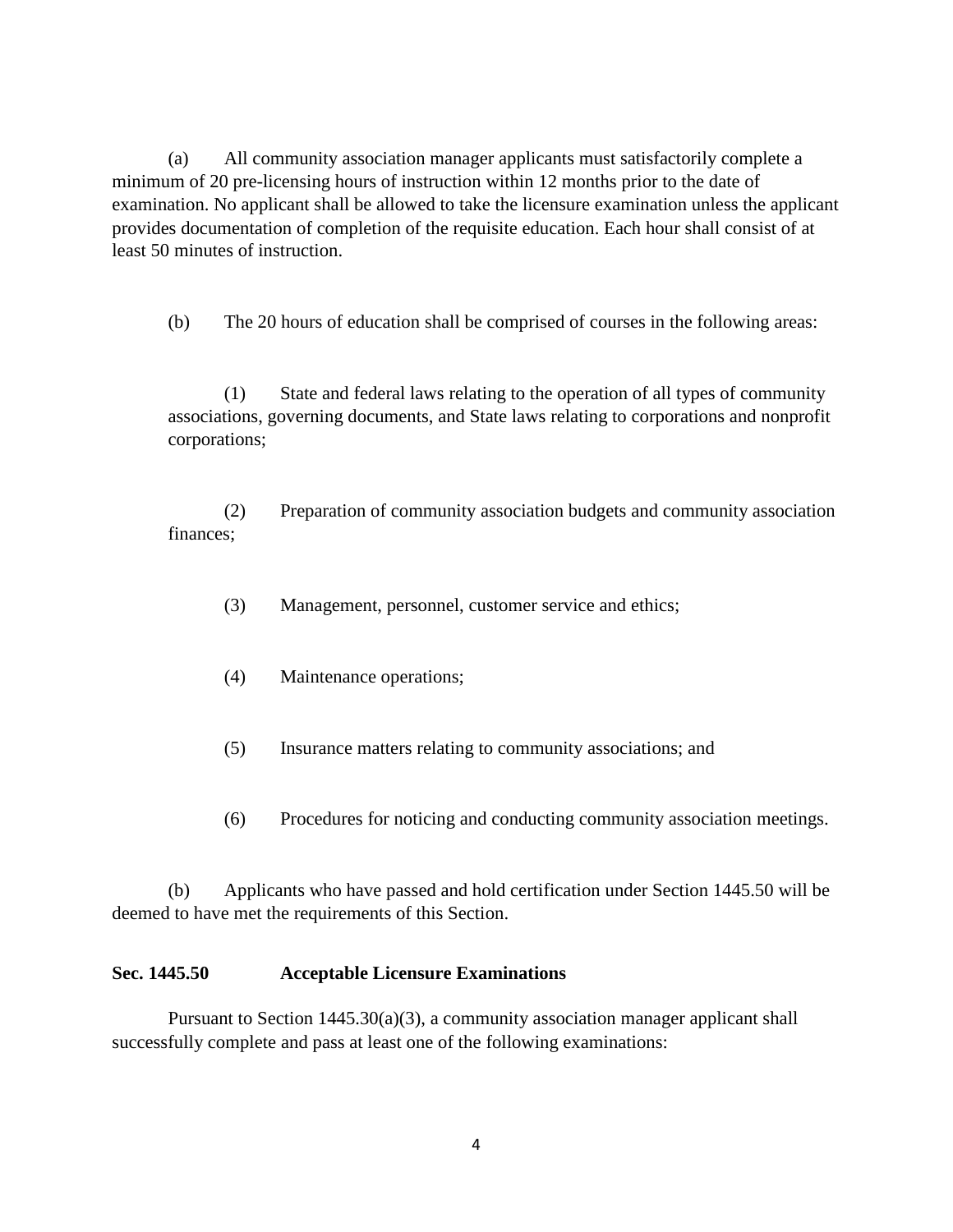(a) National Board of Certification for Community Association Managers (NBC-CAM) Certified Manager of Community Associations (CMCA) examination; or

(b) Institute of Real Estate Management (IREM) Common Interest Developments: Managing Condominium Association Properties (CID201).

### **Sec. 1445.60 Endorsement**

(a) An applicant who is licensed/registered under the laws of another state or territory of the United States and who wishes to be licensed in Illinois as a Community Association Manager shall file an application with the Division, on forms provided by the Division, that includes:

(1) The Division shall examine each endorsement application to determine whether the requirements and examination in the jurisdiction at the date of licensing were substantially equivalent to the requirements and examination of this Part or the applicant possesses individual qualifications at the time of application that were substantially equivalent to the requirements then in force in this State.

(2) Certification from the state or territory of the United States or the foreign country in which the applicant was originally licensed/registered and is currently licensed/registered, stating:

A. The time during which the applicant was licensed/registered;

B. Whether the file of the applicant contains any record of disciplinary actions taken or pending; and

C. Examinations taken and examination scores received;

D. Any pre-license education requirements.

(3) The required fee set forth in Section 1445.100(a)(2).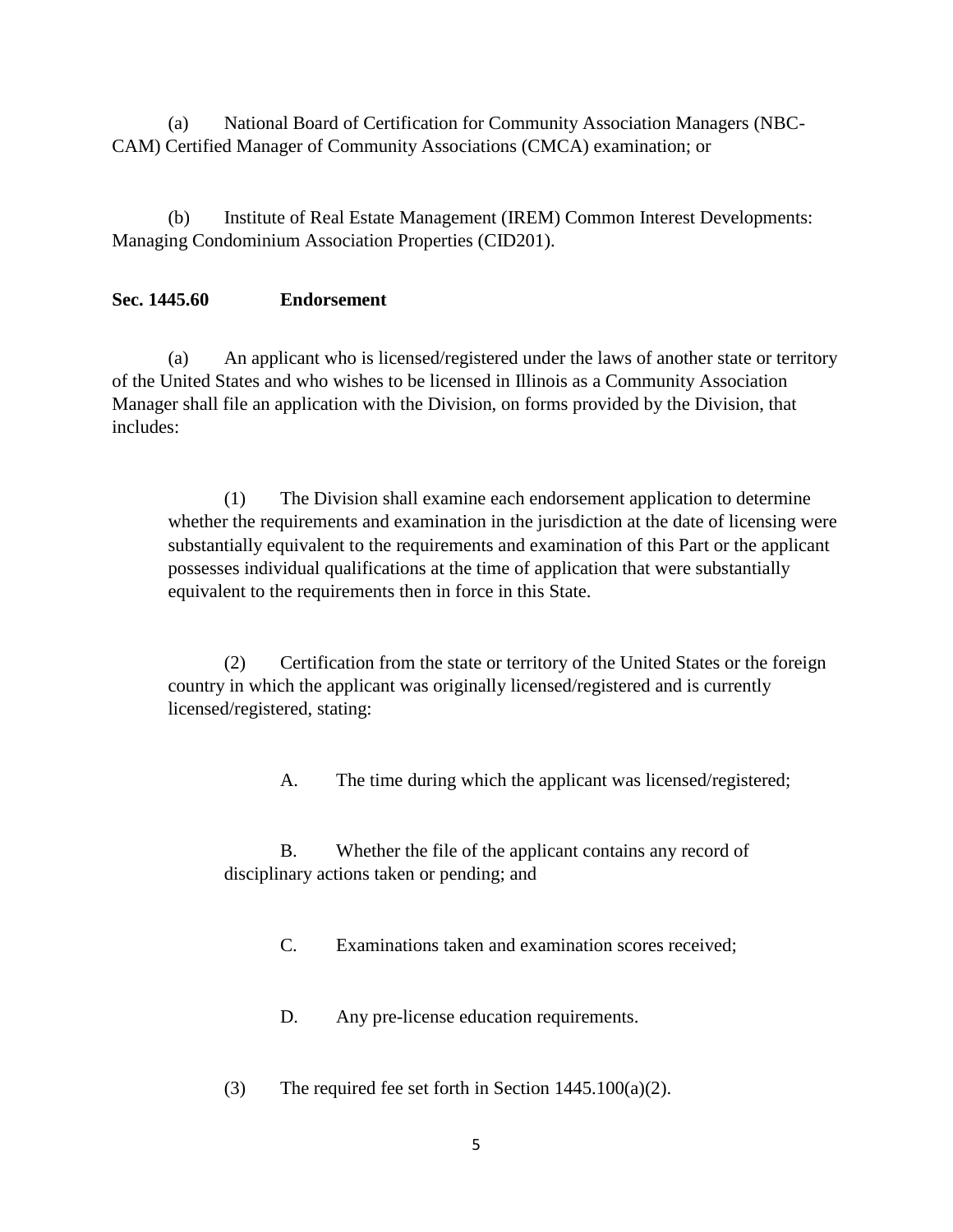(b) Applicants have 3 years from the date of application to complete the application process. If the process has not been completed within 3 years, the application shall be denied, the fee forfeited, and the applicant must reapply and meet the requirements in effect at the time of reapplication.

## **Sec. 1445.70 Renewal**

(a) The first renewal period for licensure issued under the Act shall be August 31, 2013. Thereafter, every registration issued under the Act shall expire August 31 of oddnumbered years. The holder of a license may renew that license during the month preceding the expiration date by completing the renewal form, paying the required fee and meeting any other requirements established for renewal.

(b) It is the responsibility of each licensee to notify the Division of any change of address. Failure to receive a renewal form from the Division shall not constitute an excuse for failure to pay the renewal fee or to renew one's license. Practice on a non-renewed license shall be considered unlicensed practice and shall be subject to the disciplinary provisions of the Act.

## **Sec. 1445.80 Inactive Status**

(a) Licensed Community Association Managers who notify the Division, on forms provided by the Division, may place their licenses on inactive status and shall be excused from paying renewal fees until they notify the Division in writing of the intention to resume active practice.

(b) Any licensed Community Association Manager seeking restoration from inactive status shall do so in accordance with Section 1445.90.

(c) Any Community Association Manager whose license is on inactive status shall not use the title "licensed Community Association Manager" in the State of Illinois. Any person violating this subsection shall be considered to be practicing without a license and shall be subject to the disciplinary provisions of the Act.

### **Sec. 1445.90 Restoration**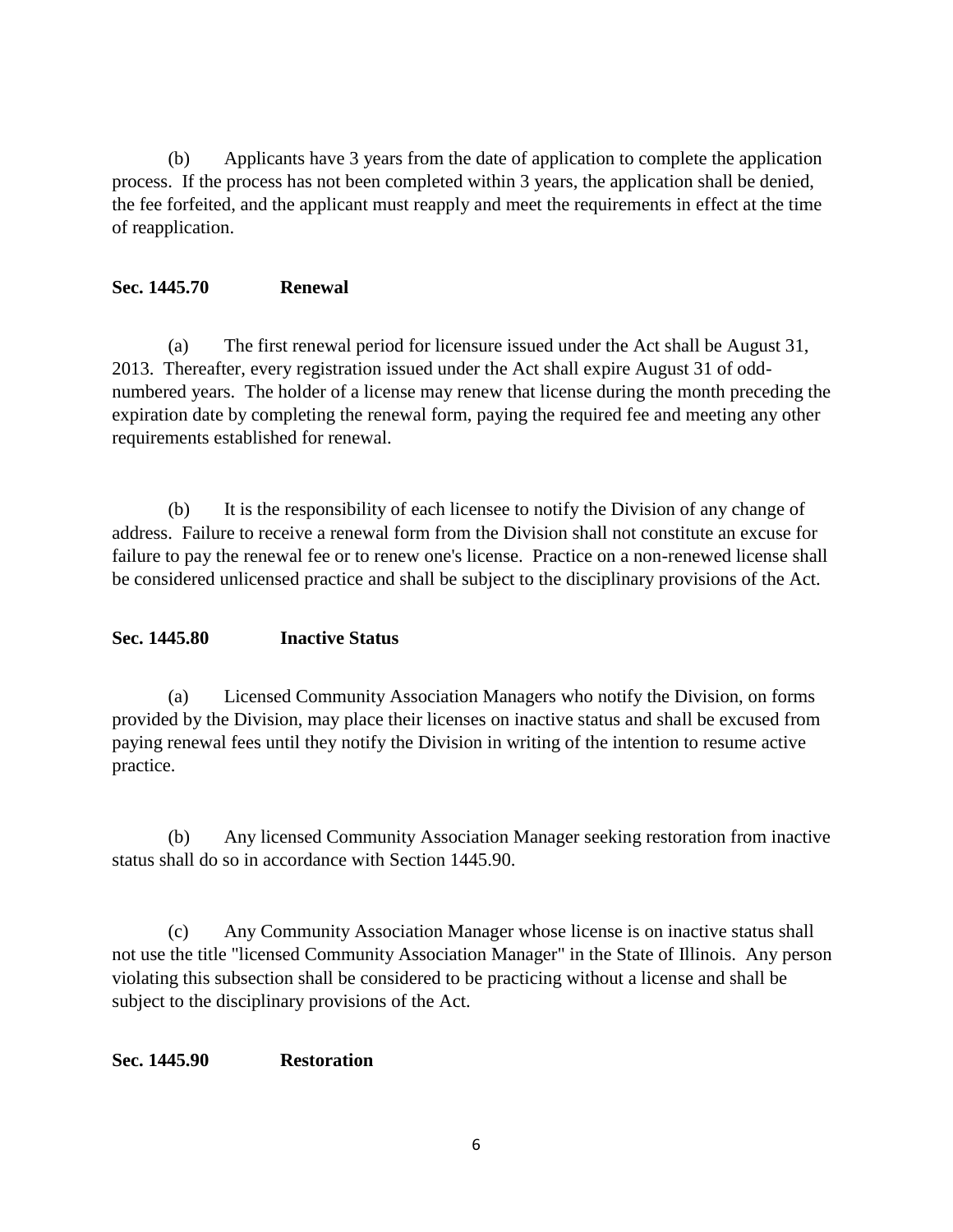(a) Any Community Association Manager whose license has expired or has been placed on inactive status for 5 years or less may have the license restored upon payment of \$50 plus all lapsed renewal fees as set forth in Section 1445.100.

(b) Any person seeking restoration of a license that has been expired or placed on inactive status for more than 5 years shall file an application, on forms supplied by the Division, together with the fee required by Section 1445.100 and proof of one of the following:

(1) Sworn evidence of active practice in another jurisdiction. The evidence shall include a statement from an appropriate board or licensing authority in the other jurisdiction that the licensee was authorized to practice during the term of active practice; or

(2) An affidavit attesting to military service as provided in Section  $60(c)$  of the Act; or

(3) Proof of passage of the examination during the period the registration was lapsed or on inactive status; or

(4) Proof of re-certification within the past 5 years by any of the certification groups referenced in Section 1445.20(a)(2).

(c) When the accuracy of any submitted documentation or the relevance or sufficiency of the course work or experience is questioned by the Division because of a lack of information, discrepancies or conflicts in information given, or a need for clarification, the licensee seeking restoration shall:

(1) Provide information as may be necessary; and/or

(2) Appear for an interview before the Division and/or Board, at the discretion of the Division, to explain the relevance or sufficiency, clarify information or address any discrepancies or conflicts in information.

**Sec. 1445.100 Fees**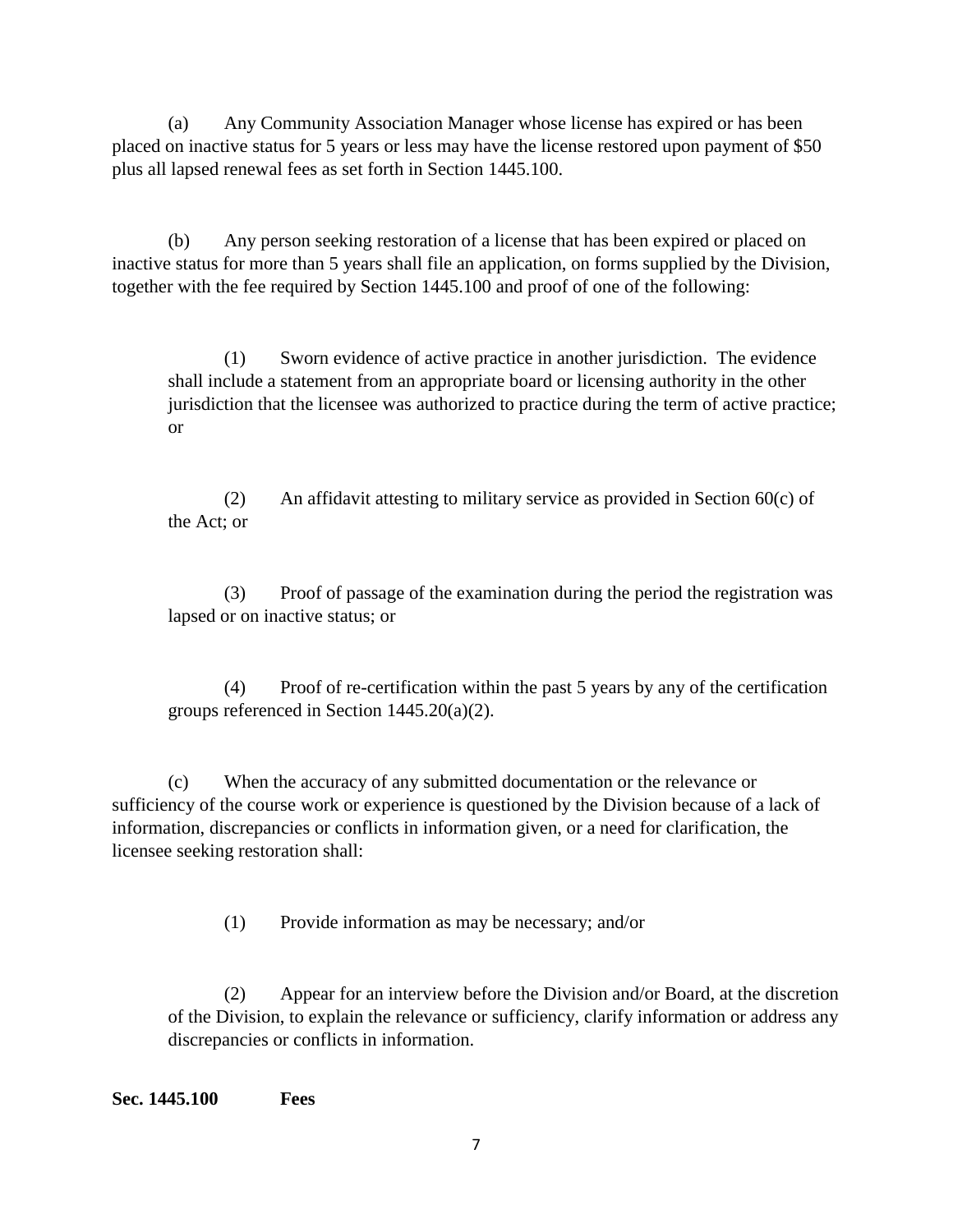The following fees shall be paid to the Department and are not refundable:

(a) Application Fees

(1) The application fee for a license as a Community Association Manager is \$300. In addition, applicants for an examination shall be required to pay, either to the Department or to the designated testing service, a fee covering the cost of determining an applicant's eligibility and providing the examination. Failure to appear for the examination on the scheduled date, at the time and place specified, after the application for examination has been received and acknowledged by the Division or the designated testing service, shall result in the forfeiture of the examination fee.

(2) The application fee for a license as a Community Association Manager certified or licensed under the laws of another jurisdiction is \$300.

(b) Licensure fee of \$300 required pursuant to the grandfather provisions of Section 1445.20.

(c) Renewal fees for the renewal of a Community Association Manager license shall be calculated at the rate of \$150 per year.

(d) General Fees

(1) The fee for the restoration of a license other than from inactive status that has been expired for 5 years or less is \$50 plus payment of all lapsed renewal fees.

(2) The fee for the restoration of a license that has been expired for more than 5 years is \$900.

(3) The fee for the issuance of a duplicate license, for the issuance of a replacement license, for a license that has been lost or destroyed or for the issuance of a license with a change of name or address other than during the renewal period is \$20. No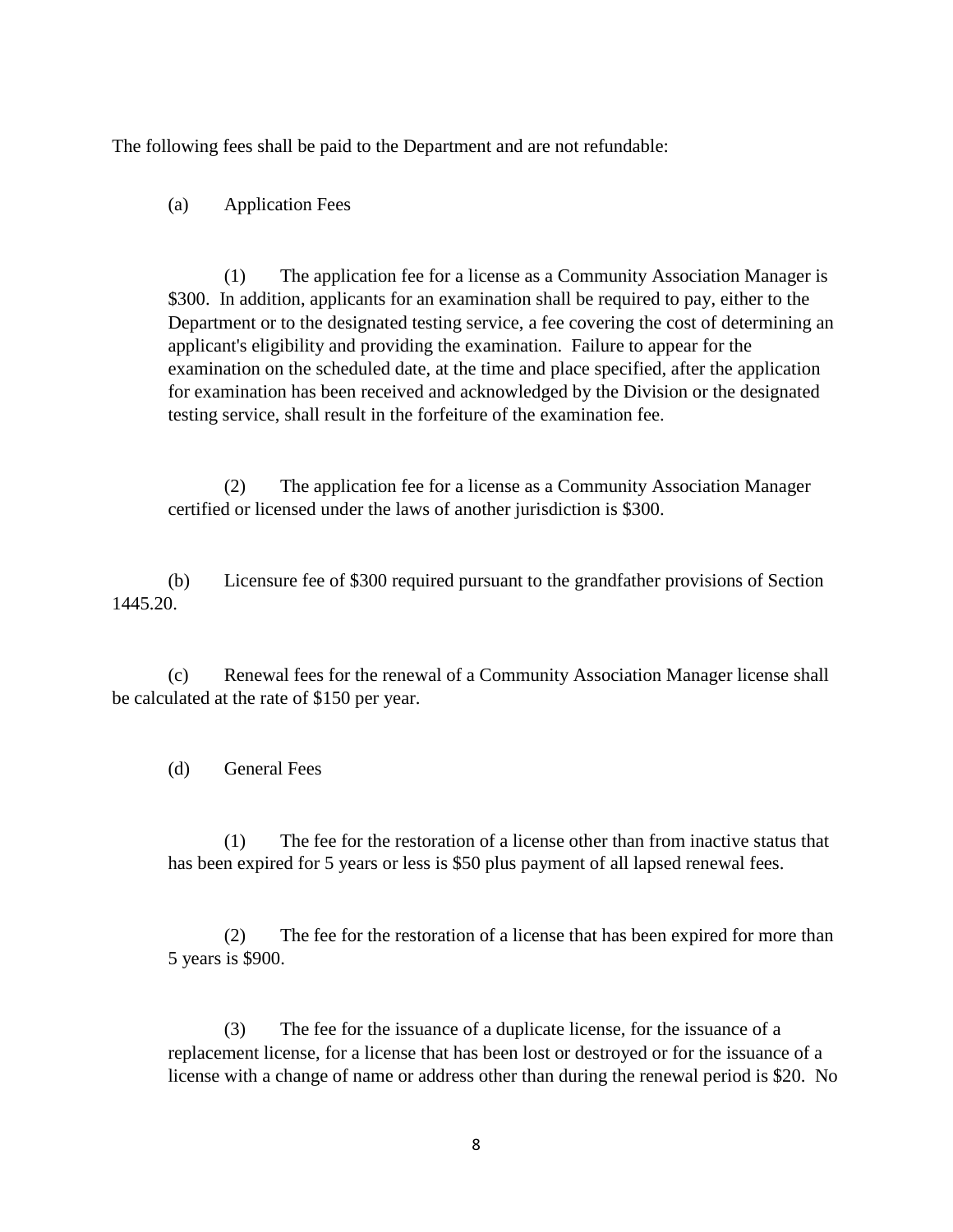fee is required for name and address changes on Division records when no duplicate license is issued.

(4) The fee for a certification of a licensee's record for any purpose is \$20.

(5) The fee for a wall certificate showing licensure shall be the actual cost of producing the certificate.

(6) The fee for a roster of persons licensed as Community Association Managers in this State shall be the actual cost of producing the roster.

## **Sec. 1445.110 Unprofessional Conduct**

The Division may suspend or revoke a license, refuse to issue or renew a license or take other disciplinary action based upon its finding of dishonorable, unethical or unprofessional conduct (see Section 85 of the Act). Dishonorable, unethical or unprofessional conduct may include, but is not limited to, the following acts or practices:

(a) Failing to be knowledgeable about and comply with the applicable governing documents, policies and procedures of the client association.

(b) Knowingly misrepresenting material facts, making inaccurate statements, or acting in any fraudulent manner while representing client associations.

(c) Providing legal advice to client associations, or any of their members, or otherwise engaging in the unlicensed practice of law.

(d) Failing to promptly disclose to client associations any actual or potential conflicts of interest.

(e) Failing to act in a manner consistent with the licensee's fiduciary duty.

(f) Failing to conduct oneself in a professional manner at all times when acting in the scope of employment in accordance with the terms and conditions of the contractual agreement and in accordance with all local, State and federal laws.

9